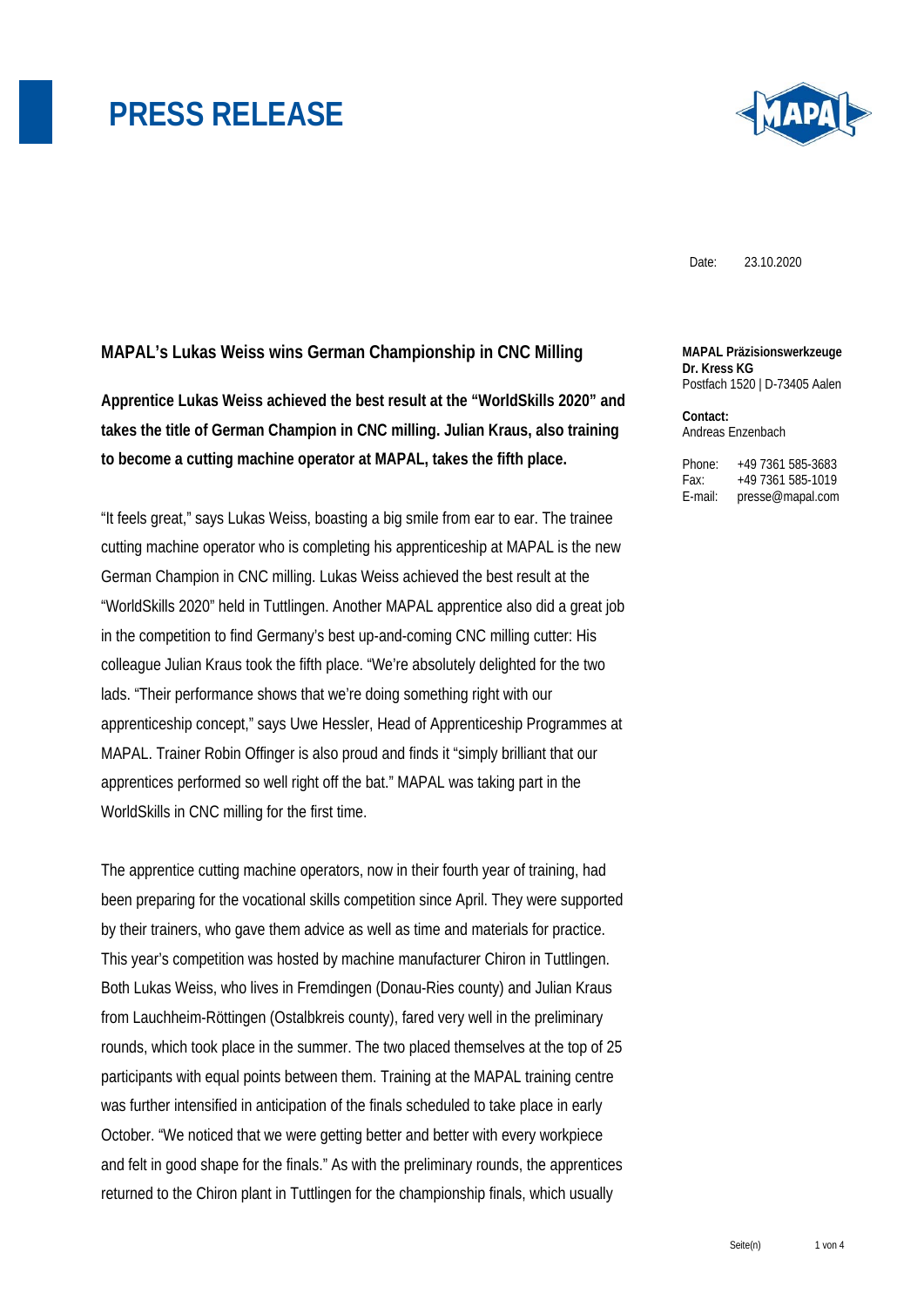

Date: 23.10.2020

take place at the AMB (the International Exhibition for Metal Working) in Stuttgart. This year's exhibition was however cancelled because of the pandemic.

The finalists were tasked with producing three workpieces within a specified time. The participants were provided 2-D drawings on paper from which they had to create 3-D models of the parts on their laptops. Using the 3-D models they coded the CNC program and then uploaded it to the CNC milling machine. The parts were then milled and drilled in different clamping setups. The participants were expected to adhere to precision measurements of up to two hundredths of a millimetre. The reason for this level of precision was a new task: This time around, the three modules would build on one another – an additional challenge for the young milling specialists. Four stressful days lay ahead for the participants.

At the beginning, things didn't go well for Lukas. "It happened right on the first day. I was working on a part when my machine suddenly stopped working. It had to be recalibrated. That took a while and made me even more nervous," explains Lukas. Even in the evenings at the hotel in Tuttlingen where he and Julian were staying, he couldn't relax and forget about the day's tasks. "I could barely sleep and was mulling over all the programming steps in my head again and again. I was wondering whether I had done everything right and whether my time management was going to work out."

Lukas Weiss and Julian Kraus both managed to manufacture their workpieces in the allotted time. This was not the case for all participants. Both of them also managed to keep within the strict tolerance limits. Their modules all slotted together nicely, and the individual components formed a model of a milling machine with a swivel table. But the uncertainty of not knowing the outcome didn't abate for the two apprentices until the award ceremony a week later. Lukas: "To be honest, I wasn't sure whether I would come in among the top three. But taking the first place, it was simply

**MAPAL Präzisionswerkzeuge Dr. Kress KG**  Postfach 1520 | D-73405 Aalen

**Contact:**  Andreas Enzenbach

Phone: +49 7361 585-3683 Fax: +49 7361 585-1019 E-mail: presse@mapal.com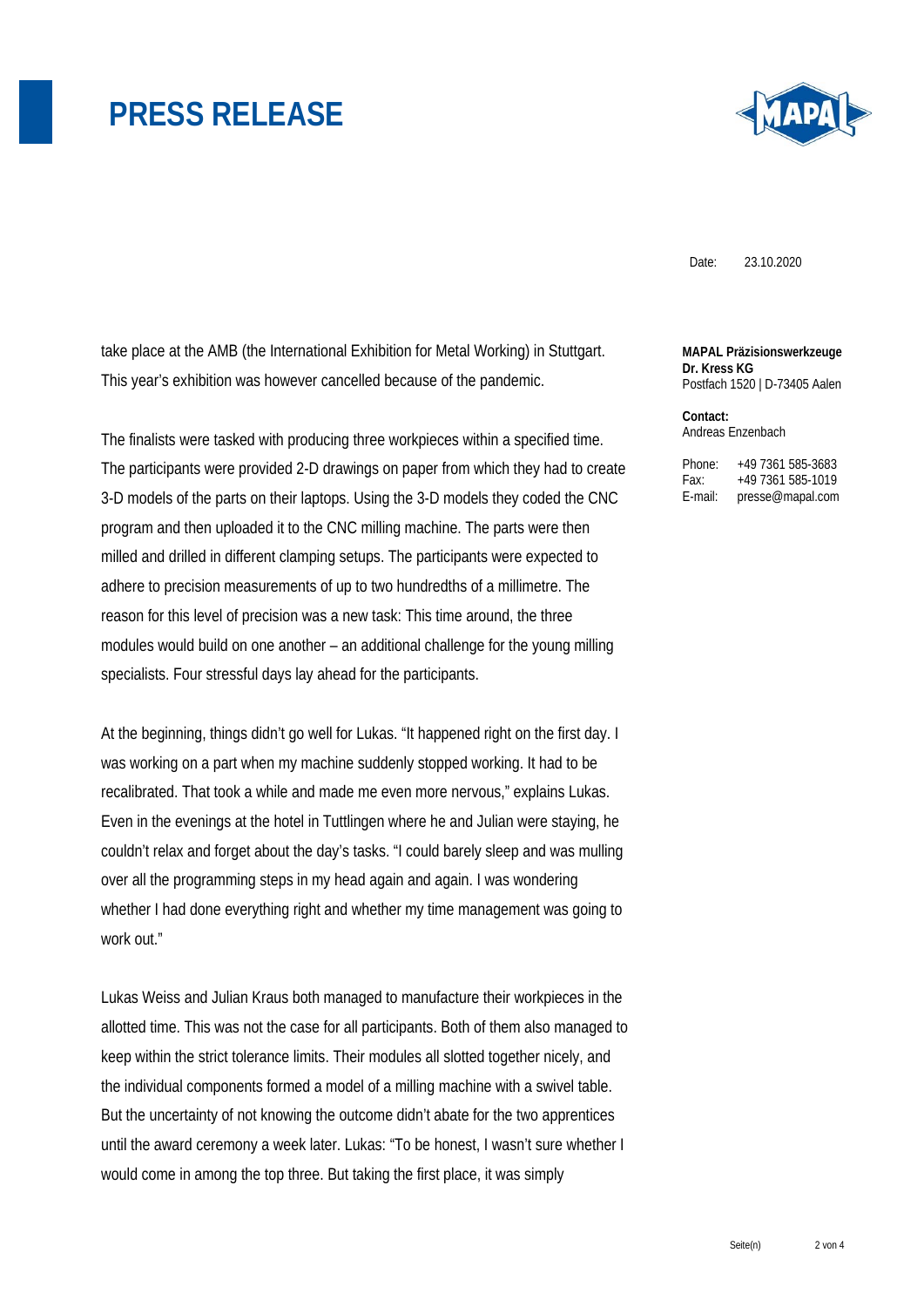

Date: 23.10.2020

unbelievable. And it really was a tight race. The difference in points between the top six performers was very narrow."

Lukas Weiss now has a decision to make. He can either compete in next year's European Championship in Graz, or the World Championships in Shanghai. The title of German Champion guarantees his entry and MAPAL will continue to support the young milling talent on his journey.

#### **MAPAL Präzisionswerkzeuge Dr. Kress KG**  Postfach 1520 | D-73405 Aalen

**Contact:**  Andreas Enzenbach

Phone: +49 7361 585-3683 Fax: +49 7361 585-1019 E-mail: presse@mapal.com

#### Captions:



Dr Jochen Kress congratulates Lukas Weiss, centre, on taking the title of German Champion and Julian Kraus on his 5th place.